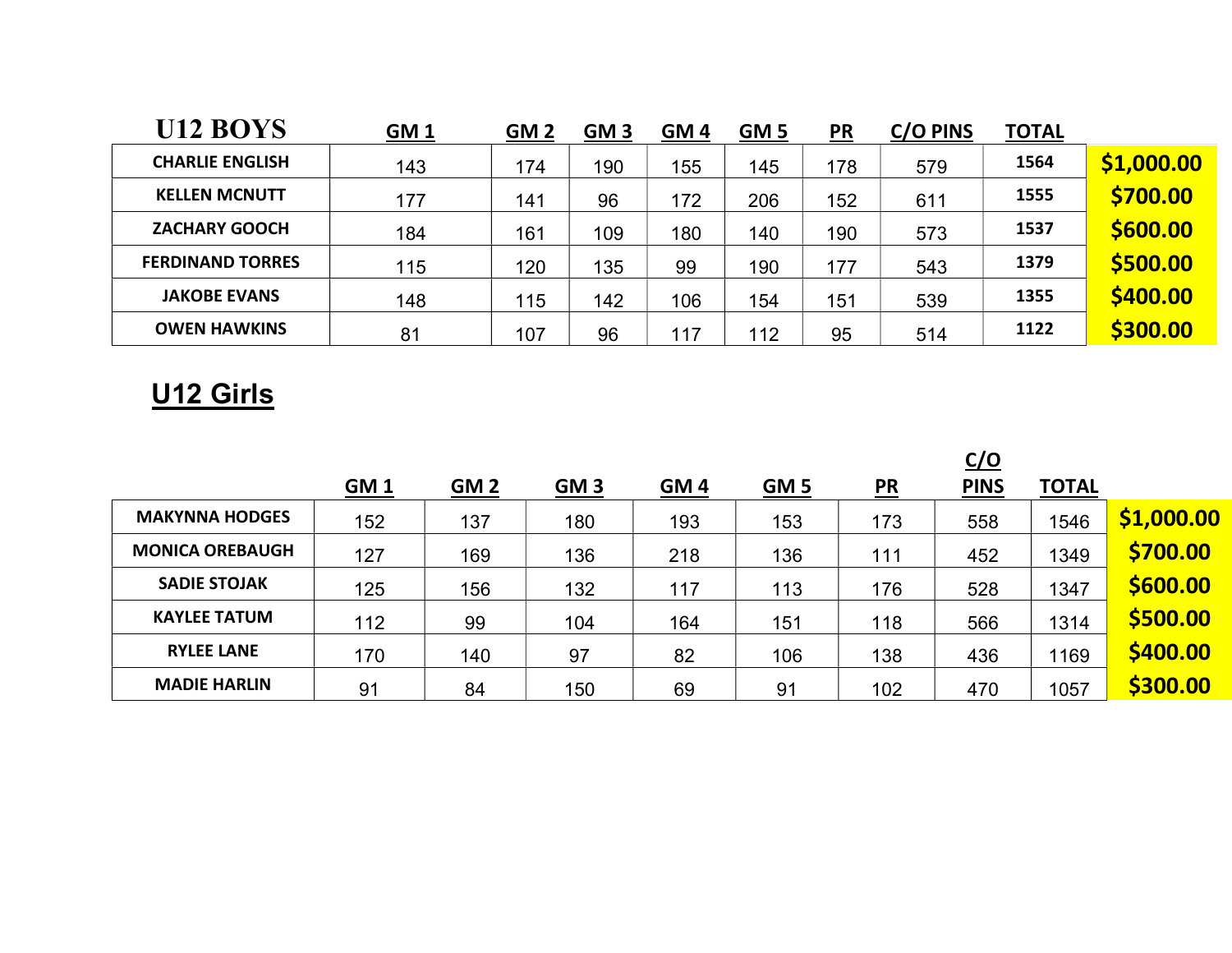|                       |            |            |            |                 |                 |               | <u>C/O</u>  |              |            |
|-----------------------|------------|------------|------------|-----------------|-----------------|---------------|-------------|--------------|------------|
| U15 BOYS              | <u>GM1</u> | <b>GM2</b> | <b>GM3</b> | GM <sub>4</sub> | GM <sub>5</sub> | $\mathbf{PR}$ | <b>PINS</b> | <b>TOTAL</b> |            |
| <b>CHRIS DAUGHTRY</b> | 143        | 209        | 249        | 214             | 221             | 245           | 709         | 1990         | \$1,000.00 |
| <b>LANDON CONRAD</b>  | 227        | 211        | 193        | 135             | 210             | 182           | 691         | 1849         | \$700.00   |
| <b>BRAXTON NGUYEN</b> | 207        | 235        | 158        | 191             | 145             | 192           | 673         | 1801         | \$600.00   |
| <b>RYAN BEST</b>      | 173        | 164        | 140        | 146             | 151             | 163           | 795         | 1732         | \$500.00   |
| <b>BENSON COLBURN</b> | 151        | 117        | 214        | 177             | 194             | 143           | 720         | 1716         | \$400.00   |
| <b>SETH WILSON</b>    | 109        | 150        | 167        | 147             | 144             | 126           | 739         | 1582         | \$300.00   |

| U15 GIRLS              | GM <sub>1</sub> | GM <sub>2</sub> | GM <sub>3</sub> |                 | GM <sub>4</sub> | GM <sub>5</sub> | <b>PR</b> | C/O PINS  |                    | <b>TOTAL</b> |            |
|------------------------|-----------------|-----------------|-----------------|-----------------|-----------------|-----------------|-----------|-----------|--------------------|--------------|------------|
| <b>ALYSSIA OTT</b>     | 139             | 188             | 166             |                 | 145             | 236             | 240       | 711       |                    | 1825         | \$1,000.00 |
| <b>CORA LEE CLONTZ</b> | 206             | 156             | 197             |                 | 147             | 159             | 149       | 626       |                    | 1640         | \$700.00   |
| <b>JULIA PANCHENKO</b> | 110             | 181             | 205             |                 | 197             | 154             | 186       | 562       |                    | 1595         | \$600.00   |
| <b>ALI SMITH</b>       | 164             | 146             | 211             |                 | 129             | 184             | 232       | 525       |                    | 1591         | \$500.00   |
| <b>MEGAN GARRICK</b>   | 165             | 156             | 115             |                 | 181             | 205             | 135       | 600       |                    | 1557         | \$400.00   |
| <b>MAGGIE RAGLAND</b>  | 177             | 135             | 142             |                 | 171             | 100             | 174       | 626       |                    | 1525         | \$300.00   |
|                        |                 |                 |                 |                 |                 |                 |           |           |                    |              |            |
| <b>U18 BOYS</b>        | GM1             | GM <sub>2</sub> |                 | GM <sub>3</sub> |                 | GM4             | GM5       | <b>PR</b> | C/O<br><b>PINS</b> |              |            |